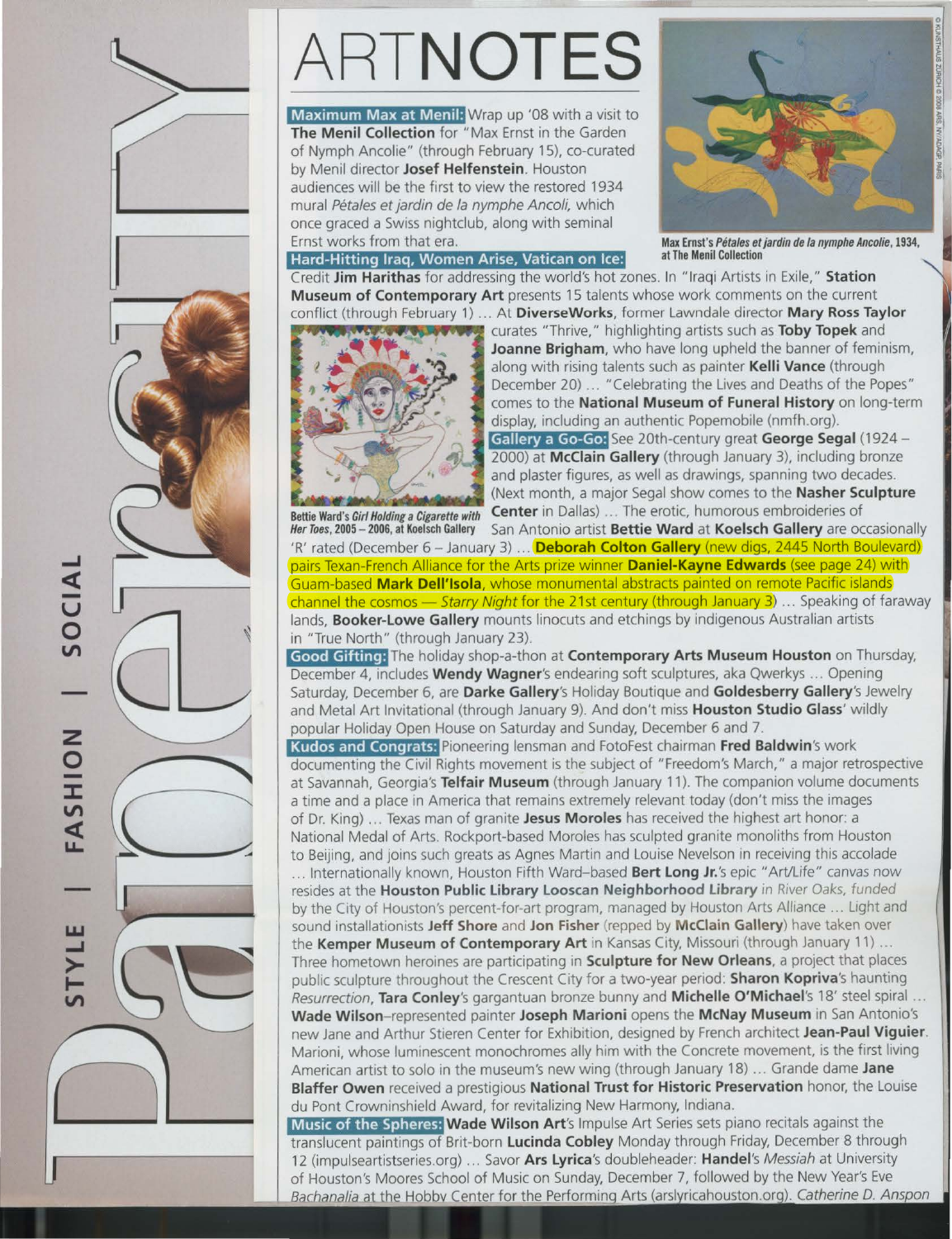# **TOP TEN**

# 1 ALLEY THEATRE'S 'THE SANTALAND DIARIES'

Based on NPR humorist David Sedaris' own riorous run-ins while working as "Crumpet the Elf" in Macy's Sanraland display, this cheeky comedy delivers just the right amount of seasonal sarcasm. Dec. 2-28, consult website for schedule. *Tickets \$30. Alley Theatre*, *615 Texas Ave., 713.220.5700, alleytheatre.org* 

**2** THE 'ART BOX' AT BERING AND JAMES Last year, more than 200 local artists nabbed unfinished wooden boxes from the gallery, polished up the planks and then sold off rhe fine-art final products. Talk about a transformation! Look for beautified boxes from more than 300 local artists this time around. Dec. 5-31. *Bering& james, 805 Rhode Pl., 713.524. OJ 01, beringandjames. com* 

**3** MIRROR BALL<br>The shimmer of disco and the '70s invades this seasonal soiree-an annual "anti-gala" that celebrates the arts and thrills with wacky costumes and a topnotch art auction. Dec. 5, 7PM. *Tickets \$125. David Adickes' studio, 2500 Summer St., 713.850.0939, glasstire.com and Jresharts.org* 

**HOUSTON** ----

HOUSTON BALLET'S 'JUBILEE OF DANCE'<br>For one night only you can sneak a peek at worksin-progress and snippets from some of the Baller's most beloved productions, like Sranron Welch's *Swan Lake*  and *Divergence.* Dec. 5, 7:30PM. *Tickets \$55. Wortham Theater Center, Brown Theater, 501 Texas Ave., 713.227.2787. IJoustonballet.org* 

**5 KERMIT OLIVER AT HOOKS-EPSTEIN**<br>For more than a quarter century, this longtime Texas artist created designs for French fashion house Hermès' signature scarves. Oliver's classically beautiful painrings and drawings stem from his rural Texas childhood and his study of religion and mythology. Dec. 6-Jan. 10. *Hooks-Epstein Galleries, 2631 Colquitt St., 713.522.0718, hooksepsteingalleries. com* 

**6** DACAMERA'S 'VISIONS DE L' AMEN' This masterful piano cycle by Olivier Messiaen was premiered by the composer and his future wife during the Nazi-occupation in Paris. Today, Marilyn Nonken and DaCamera artistic director Sarah Rothenberg team up to recreate the piece. Dec. 9, 7:30PM. *Tickets \$25. The Rothko Chapel, 1409 Sui Ross St., 713.524.5050, dacamern.com* 

## ALLISON HUNTER AT THE LAURA U COLLECTION

Allison Hunter signs copies of her book of essays and art, *Recent Animals.* See more on Laura U in The Loop Now. Dec. 10, 5:30PM. *The Laura U Collection*, *1840 Westheimer Rd., 713.522.0855, laurau.com* 

**8 BLACK TIES AND BIG HEARTS CHARITY BALL**<br>Ring in the New Year with dinner, dancing and a silenr auction. Dec. 31, 8PM. Tickers \$275. *Hotel ZaZa, 5701 Main St., 713.526.1991, houstonblacktie.org* 

# MARK DELLISOLA AND DANIEL KAYNE EDWARDS

Paintings and mixed-media works from these two artists are interpretations of female and male energy. Through Jan. 3. *Deborah Colton Gallery, 2500 Summer St., 713.869.5151, deborahcoltongallery.com* 



# BOB SCHNEIDER AT HOUSE OF BLUES **10** This Austin native's dishing our a handful of preview performances while he puts the finishing touches on his upcoming record, *Introducing Bob Schneider.* The new album will no doubt feature Schneider's signature blend of rock, funk, folk and rap. Dec. 26, 8PM. *Tickets \$19. House of Blues, 1204 Caroline St., 888.40.BLUES, ticketmaster.com*